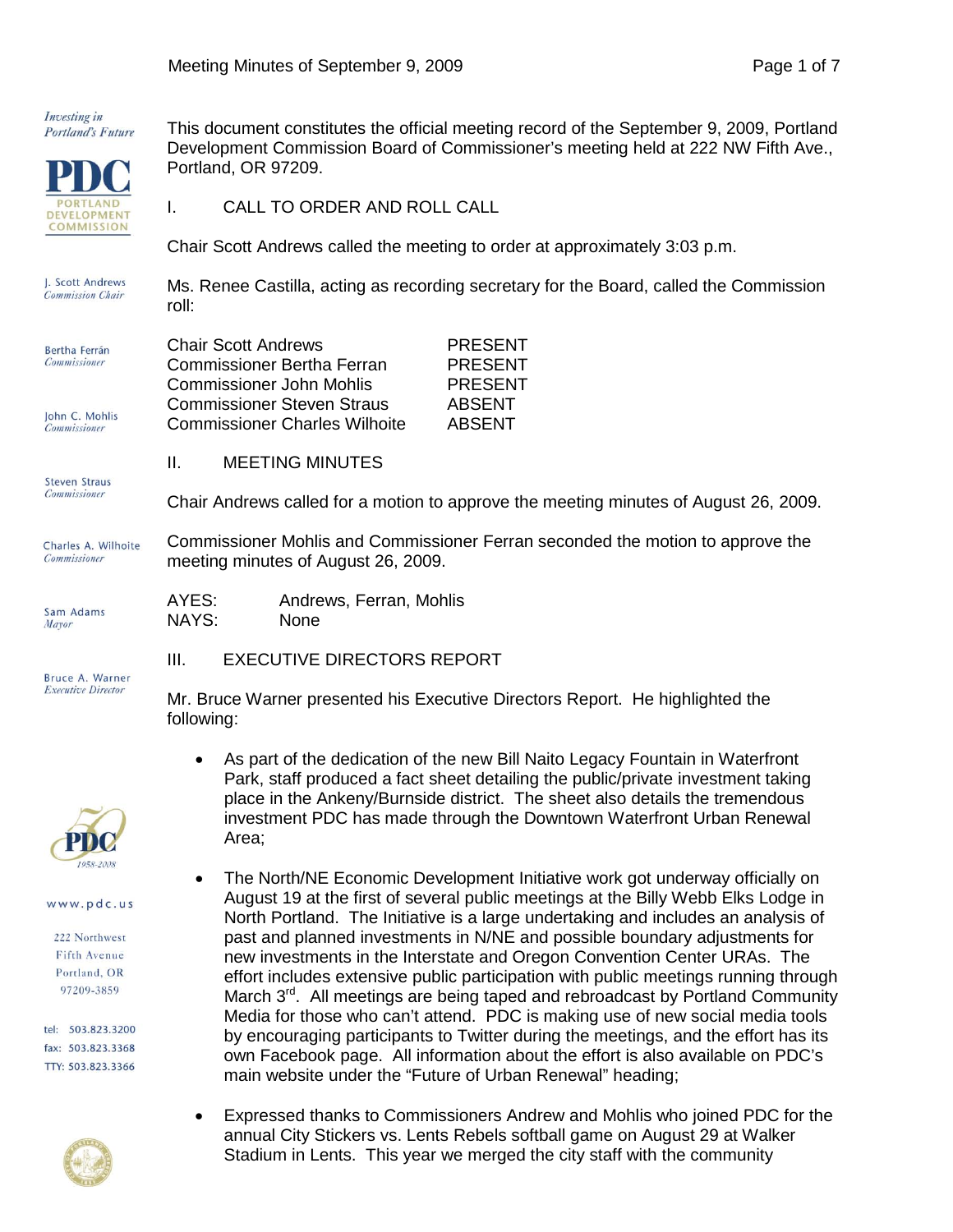members and played with mixed teams which was a lot of fun. This is an annual tradition in Lents and I'm pleased to report there were no major injuries;

- For the fiscal year 2008-2009, PDC's Business Finance team closed 58 loans or grants to 39 businesses in the Portland area. The dollars awarded totaled \$4,256,750, and leveraged \$13,060,074 in private investment. PDC surveys all loan clients to measure their perspectives of customer service, and the results showed a high level of satisfaction: 97 percent said their expectations were met; 100 rated rated staff knowledge as "high", with staff service rated nearly as high at 97 percent. In contrast to previous years, 88 percent of the clients said their projects would not have gone forward without PDC funding – a sharp increase over 2005-2008 responses;
- Housing staff closed on \$4.6 million in construction/permanent financing for the Martha Washington Apartments. The Martha Washington, located at 1115 SW 11<sup>th</sup> Ave in the South Park Blocks URA, will provide 108 affordable rental housing units for individuals with income restrictions between 30 percent and 60 percent MFI. Primary target populations will be the chronically homeless and mentally disabled. Fifty units are targeted to permanent supportive housing tenants (PSH), with associated subsidy for rent and services. The project's sponsor/developer is the Housing Authority of Portland. The project had been owned by Multnomah County until conveying it to HAP in May 2009;
- The first design hearings for the new Blanchet House of Hospitality are being scheduled for this fall. As you may remember, the siting decision for Blanchet involves a "swap" of properties; PDC will convey the "Dirty Duck Tavern" site to Blanchet and after construction of its new facility on that site, Blanchet will convey the existing Blanchet House to PDC. The project requires the demolition of the PDC-owned property and this is meeting some opposition from historical advocates. Staff will be appearing at a number of formats, including the City's Landmarks Commission, to explain the two year siting process that involved many public hearings and involvement from many stakeholders before the PDC Board came to their final decision;
- This summer, PDC Housing staff put considerable effort into the implementation of an affordable housing development in the North Macadam URA on PDC-owned Block 49**.**  Specifically, staff explored the use of the "City Lights" bond financing tool to finance a city-owned development on that site including workforce housing and a component of housing for US veterans. In spite of some very creative and diligent efforts by staff to begin construction before winter; financial conditions have caused the effort to be "paused" to allow for further assessment of funding options and options for veterans housing by the new Portland Housing Bureau; and
- Workforce diversity among apprentice workers continues to lead diversity efforts. The total female apprentice hours represent **16.53%** of the total apprentice hours, or 4.5 percentage points ahead of the combined journey/apprentice goal of 12%, for the fiscal year. Of the apprentice hours that have been worked in this fiscal year, **29%** have been worked by people of color. These results show that encouraging the recruitment and retention of women and people of color through apprenticeship training could have a positive impact on the diversity of the construction industry. The summary table below represents the total workforce diversity (apprentice and journey level workers) for the three projects referenced above: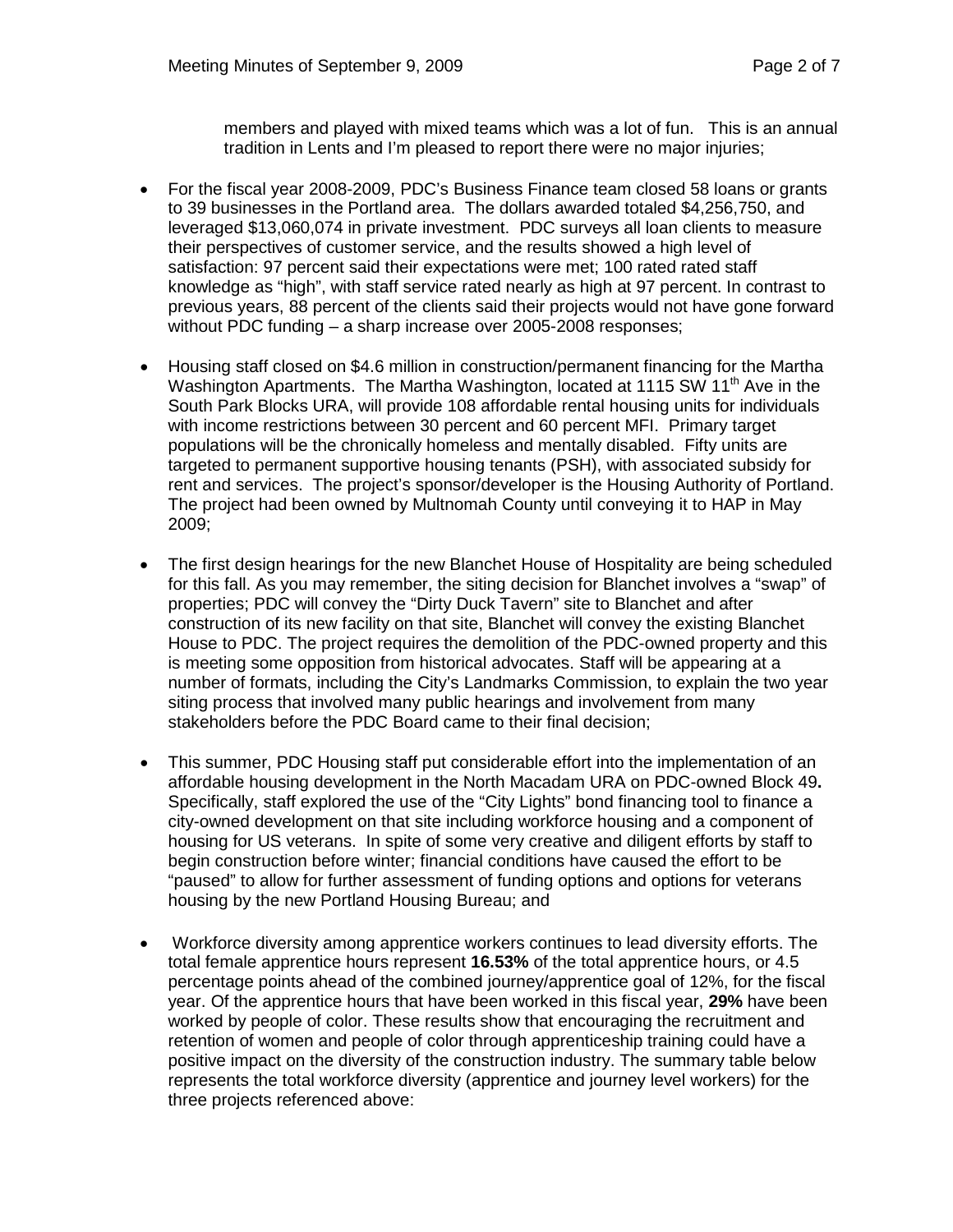| Goal | Women | <b>People of Color</b> | Apprentice | <b>Difference</b> |
|------|-------|------------------------|------------|-------------------|
| 12%  | 5.53% |                        |            | $[6.47\%]$        |
| 18%  |       | 29.11%                 |            | $+1111\%$         |
| 20%  |       |                        | 23.57%     | $+3.57\%$         |

## IV. PUBLIC COMMENT FOR ITEMS NOT ON THE AGENDA

As there were no public comments for items not on the agenda, Chair Andrews moved to the consent agenda.

V. CONSENT AGENDA

Chair Andrews called for a motion to adopt the consent agenda:

Resolution No. 6734, titled, "Authorize the Executive Director to enter into a Purchase and Sale Agreement with Glisan Street Developer, LLC for the Purchase of Real Property located at 9929-9999 NE Glisan Street and 618 NE 99th Avenue in the Gateway Regional Center Urban Renewal Area; not to exceed \$1,900,000."

Commissioner Ferran moved and Commissioner Mohlis seconded the motion to adopt Resolution No. 6734.

AYES: Andrews, Ferran, Mohlis NAYS: None

Resolution No. 6734 will take effect thirty days from the date of its adoption due to the absence of two commissioners.

VI. APPROVE REACH COMMUNITY BUILDERS HOME REPAIR GRANT AGREEMENT FOR LENTS TOWN CENTER URBAN RENEWAL AREA

Ms. Sara Culp presented Report No. 09-106, titled, "Approve REACH Community Builders home repair grant agreement for Lents Town Center Urban Renewal Area."

Ms. Culp said PDC has provided funds to the program since 1999 for a total of \$972,088, most recently through a Grant Agreement approved by the Board in 2007 (Resolution 6485). REACH Community Builders Program has met contractual obligations and has repaired 481 homes todate in the Lents Town Center Urban Renewal Area. REACH submits regular quarterly reports on its work and meets other milestones and deliverables as detailed in the Scope of Work for this funding. Because the previous resolution (6489, approved June 14, 2007) authorized only two years of grant funding, the Board must authorize additional funding for this program starting in the 2009/10 FY.

Ms. Culp stated the program complements other PDC housing programs and development in the Lents URA, as PDC aims to provide housing opportunities for a wide variety of needs and income levels. PDC and REACH cross-market each others' homeownership and home repair programs in Lents at community events and through referrals, and in some publications. When REACH is working with a homeowner who needs more extensive home repairs, they refer them to the PDC Home Repair Loan and other resources. REACH Community Builders is the organizer of the annual Paint and Repair-a-thon event, which has provided more significant house painting, external repairs, and debris clean-up for homes in Lents and citywide for 15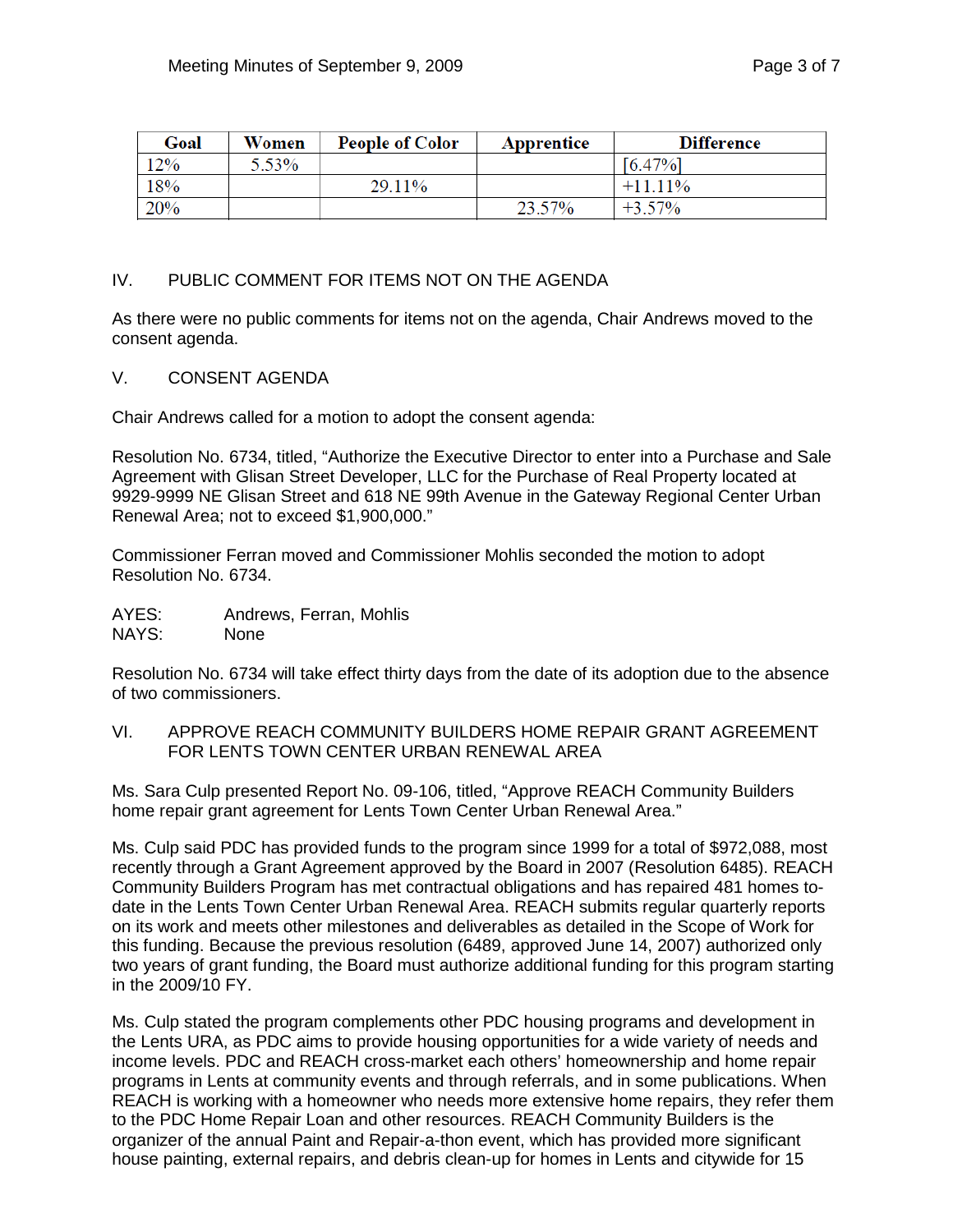years. PDC is a partner in this event. In 2008, REACH volunteers painted their  $200^{\degree}$  home, which was in the Lents Town Center URA. For the 2009 event, all 22 homes painted and repaired in one day were in the Lents Town Center URA.

Ms. Culp further stated the action authorizes the PDC Executive Director to enter into a Grant Agreement with REACH Community Development to provide \$125,000 in TIF funds for the REACH Community Builders Program in the Lents Town Center Urban Renewal Area, which provides home repairs to low-income and disabled seniors. The action will ensure continuation of this successful program for Fiscal Year 2009-10 so that REACH may meet more of the demand for home repairs from qualified homeowners in Lents.

Ms. Anastatia Howard, REACH, expressed her thanks to the Board for the ongoing support of the organization and its efforts.

Chair Andrews called for a motion to adopt Resolution No. 6735, titled, "Authorizing a Grant Agreement with Reach Community Development, Inc. for the Community Builders Program in an Amount not to exceed \$125,000 for the Repair of Homes for Low-Income and Disabled Seniors in the Lents Town Center Urban Renewal Area."

Commissioner Ferran moved and Commissioner Mohlis seconded the motion to adopt Resolution No. 6735.

AYES: Andrews, Ferran, Mohlis NAYS: None

Resolution No. 6735 will take effect thirty days from the date of its adoption due to the absence of two commissioners.

VII. ACQUISITION OF REAL PROPERTY AT 5716 SE 92ND AVE. IN THE LENTS TOWN CENTER URA

Ms. Amy Miller Dowell presented Report No. 09-107, titled, "Acquisition of Real Property at  $5716$  SE  $92^{\degree}$ Ave."

Ms. Miller Dowell stated the action would authorize the Portland Development Commission (PDC) to acquire the real property and improvements located at  $5716$  SE  $92^{\degree}$ Avenue (the Property), comprised of three lots in the middle of the Lents Town Center, from property owner Lents Town LLC., for the purchase price of \$2,100,000. The Property is located on the east side of SE 92<sup>"</sup> Avenue, two blocks south of SE Foster Road and bounded by the PDC-owned SE  $92^{\degree}$  Avenue and SE Harold site, Interstate 205, and SE Ramona Street (see the Project Summary on Attachment B). The Property consists of three parcels that total 1.32 acre in size. The site contains an existing retail-warehouse building with 33,133 square feet of gross building area, 25,568 square feet of gross leasable area, and asphalt parking that can accommodate 41 automobiles. The zoning code designation for the Property is Central Employment with a design overlay (EXd).

Ms. Miller Dowell stated acquiring the property would further facilitate implementation of the Lents Town Center revitalization strategy by redeveloping, or causing redevelopment of, blighted and/or underutilized land and buildings to help create jobs, business, and housing opportunities. Revitalizing the Lents Town Center has been a high priority for the community since the adoption of the Outer Southeast Community Plan and the inception of the Lents Town Center Urban Renewal Area (URA) in 1998. The Property occupies a key location along SE 92nd Street and is adjacent to PDC's SE 92nd Avenue and SE Harold Street mixed-use redevelopment project (the 92/H Project). The 92/H Project is currently in the initial phase of the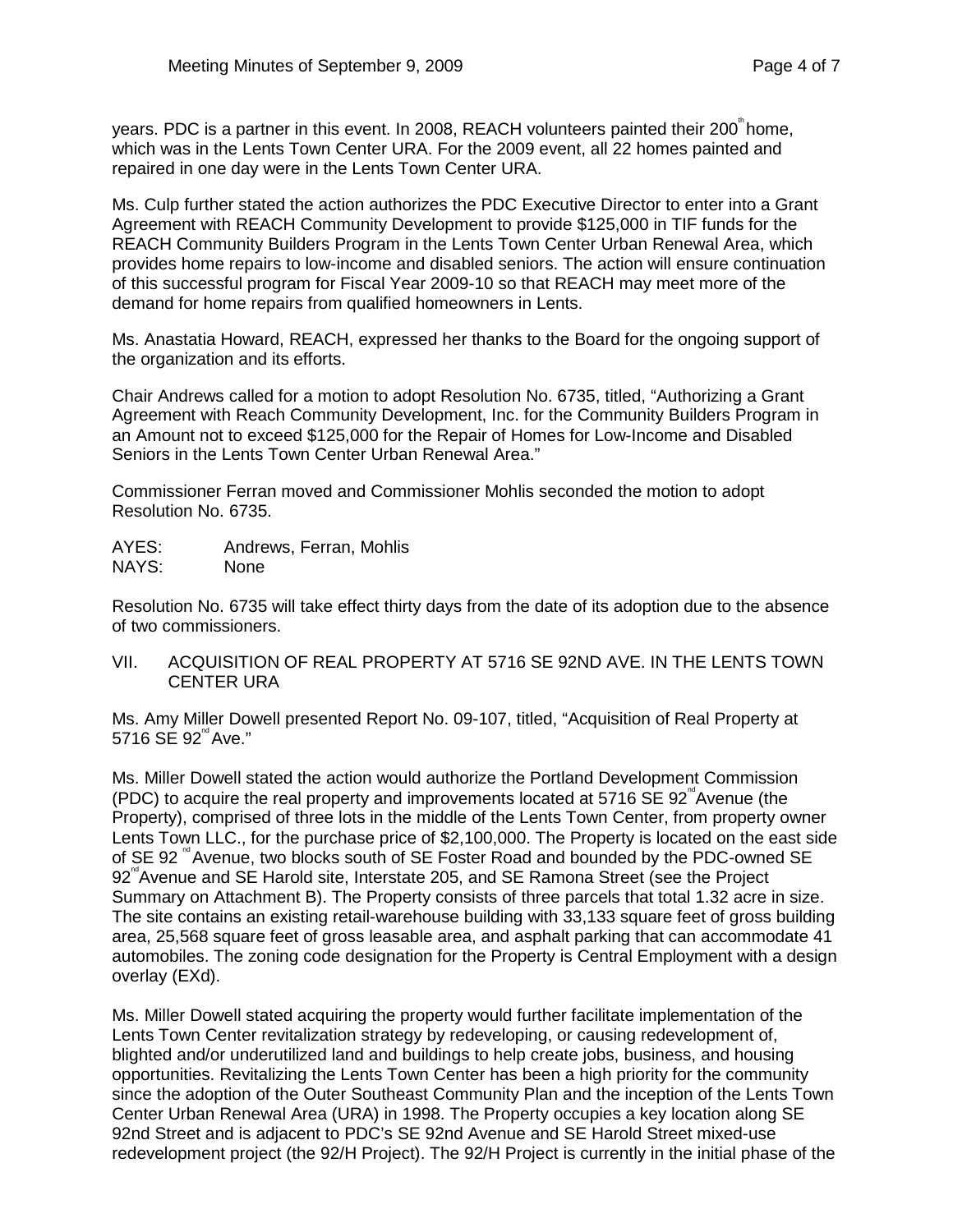planning and community input stage and was presented to the PDC Board of Commissioners (the Board) at the August 12, 2009, Board meeting as an informational item. The 92/H Project is adjacent to the MAX Green line and transit station (see Attachment B) and is envisioned to be a three and one-half acre mixed-use redevelopment that will serve as an important catalyst for the Lents Town Center.

Chair Andrews called for a motion to adopt Resolution No. 6736, titled, "Authorizing the Executive Director to Acquire Property located at 5716 SE 92nd Avenue for a Purchase Price not to exceed \$2.1 Million, in Accordance with the Adopted Lents Town Center Urban Renewal Plan, for the Purpose of Redevelopment."

Commissioner Mohlis moved and Commissioner Ferran seconded the motion to adopt Resolution No. 6736.

AYES: Andrews, Ferran, Mohlis NAYS: None

Resolution No. 6736 will take effect thirty days from the date of its adoption due to the absence of two commissioners.

## VIII. DOWNTOWN RETAIL STRATEGY UPDATE

Mr. Steven Shain presented Report No. 09-108, titled, "2009 Portland Downtown Retail Strategy Briefing."

Mr. Shain stated in October 2008, Mayor Adams convened the Downtown Vision Task Force to define a signature retail concept for the Downtown Retail Core, an area bounded by 2nd and 12<sup>th</sup> Avenues and Washington and Salmon Streets. The Mayor directed the Task Force to focus initial efforts on a signature street or streets, thereby creating a retail center for the city that will draw residents and visitors downtown. The Task Force was also charged with identifying transformative development opportunities that will:

- Strengthen the signature streets;
- Connect the various districts that comprise downtown; and
- Stimulate downtown as an overall economic generator.

Mr. Shain said during the visioning process, the Task Force divided into two subcommittees that were charged with building a plan from the recommendations and best practices outlined in Leland Consulting Group's *Action Items in Support of the Downtown Portland Signature Retail Vision* (2009). The purpose of forming the subcommittees was also to build support for the resulting vision among those charged with adopting and implementing the plan recommendations. Throughout the subcommittee process, members of the Task Force built consensus and ownership for each of the core recommendations within the Retail Strategy:

- 1. Morrison and Yamhill as the signature streets within the Retail Core;
- 2. Designate Establish a Retail Overlay District;
- 3. Create a unified identity and an effective marketing strategy for the district; and
- 4. Employ a set of tactical tools to implement the retail spine.

The recommended actions of the 2009 Retail Strategy were built on the *2002 Downtown Portland Retail Strategy* and the *2007 Downtown Portland Retail Strategy Update*, and were also based on two bodies of research completed by Leland Consulting Group between 2007 and 2009.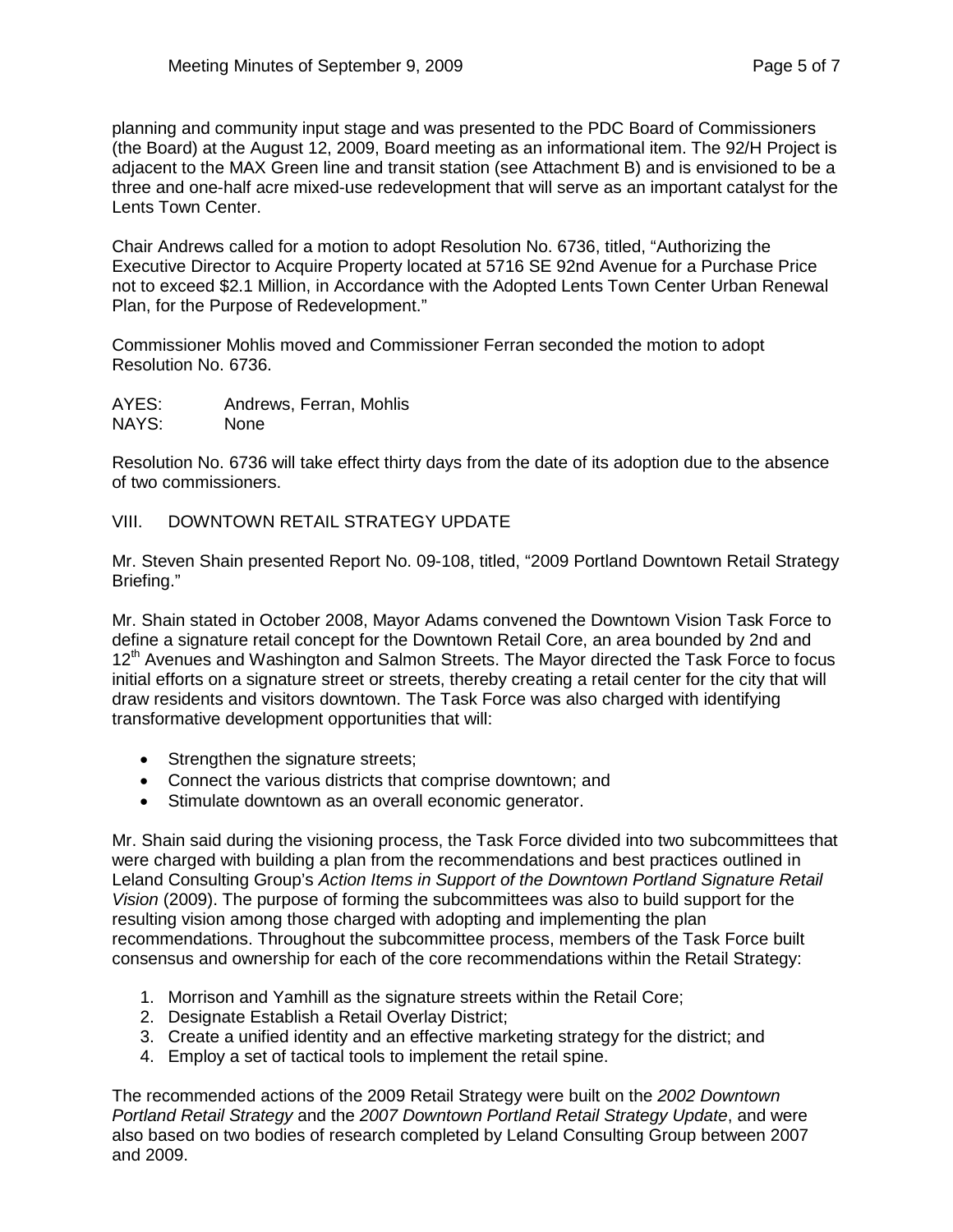Mr. Shain stated Leland Consulting Group was first retained by PDC in 2007 to provide a set of data and research findings that would help further guide the actions of the 2007 Strategy Update. The study found that downtown retail was relatively healthy due to factors such as favorable retail sales of downtown stores for national retailers, competitive retail lease rates, a low overall vacancy rate, and other factors such as transit accessibility, open space, and other pedestrian amenities. That said, the message in 2007 and early 2008 was that for as many factors that made downtown retail successful there were just as many that pointed to its vulnerability. These included the presence of transients and aggressive panhandlers, lack of continuity in key retail areas, and stiff competition from suburban lifestyle centers and shopping malls that were, at the time of this study, achieving higher retail sales per square foot than Central City shopping centers. At the advent of Mayor Adams' term of office in 2009, Leland Consulting Group was asked to build on their previous work and conduct case studies of five exceptional retail districts and to develop a set of recommendations for how principles derived from these successful retail districts could be applied to Portland. By looking at districts in Pasadena, California; Seattle, Washington; Vancouver, British Columbia; Chicago, Illinois; and Boston, Massachusetts, a set of common success factors of these signature retail districts were identified and applied to Portland. These success factors helped guide the Task Force's formation of the 2009 *Portland Downtown Retail Strategy*.

Mr. Shain further stated the Retail Strategy will provide guidance to PDC in the expenditure of existing Central City Urban Renewal Area (URA) funds, on the discussion related to the formation of a new Central City URA task force, and on implementation of the City of Portland's Economic Development Strategy.

Ms. Cori Jacobs, Downtown Retail Advocate, stated the Retail Core plays a significant economic role for the Central City and for the City of Portland. Its success relates to the retention of existing businesses and recruitment of new businesses, the retention and growth of a significant office market in downtown, and the tourism market.

Chair Andrews expressed his thanks to PDC staff for their hard work and stated although he has heard the presentation previously, he thought it was important his fellow commissioners understand the ongoing process.

Chair Andrews also reminded the audience of the opening of the TriMet Green Line and the celebrations that will occur in along the downtown rail line.

Commissioner Mohlis said he would be out in Clackamas County where there will be celebrations along that portion of the light rail line as well.